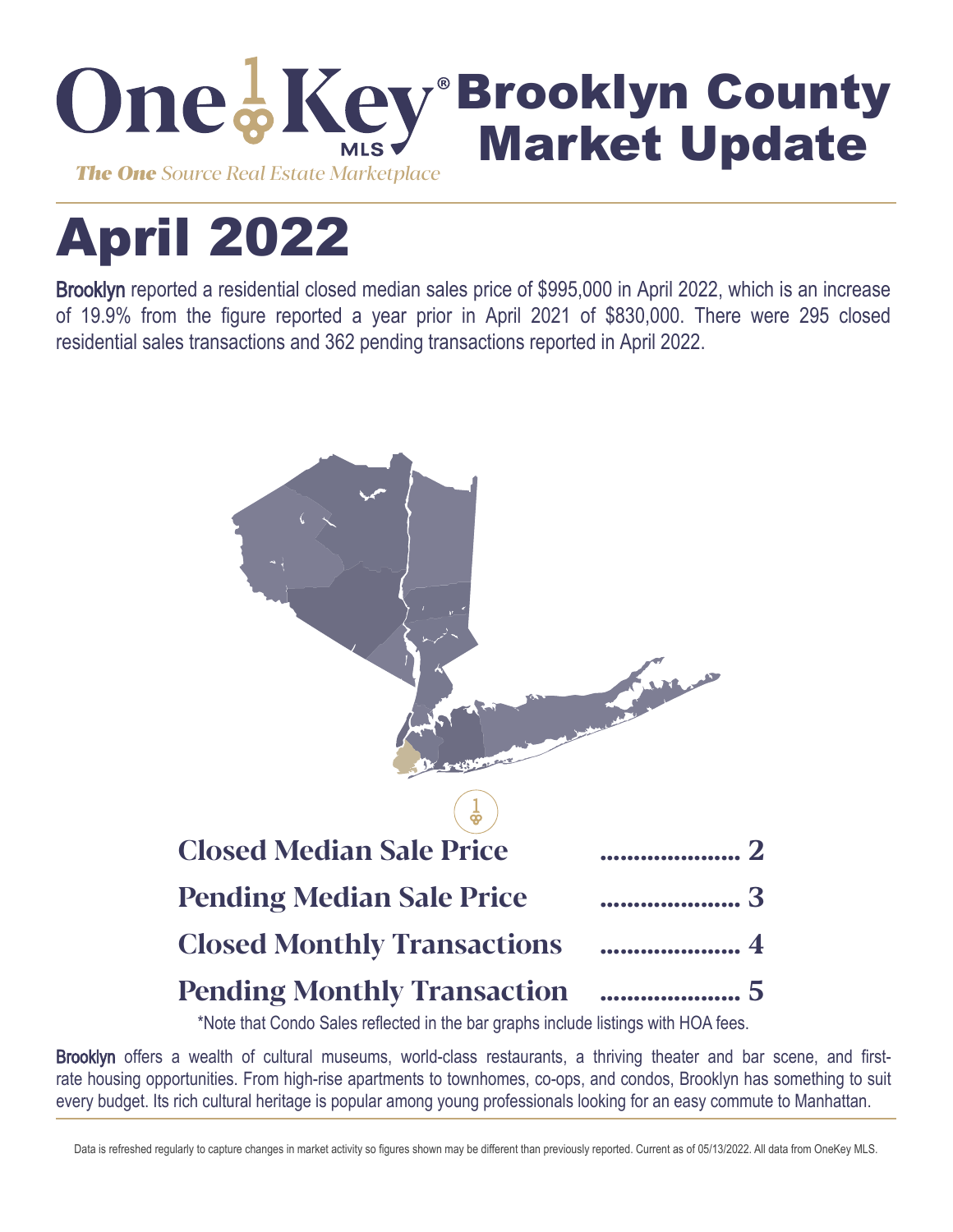

## **Pending Sales Median Price for:**

#### **Location: Kings/Brooklyn (County)**



| Residential, Condo, Co-op Properties |  |  |
|--------------------------------------|--|--|
|                                      |  |  |

| <b>Month</b>    | Current<br>Year | Prior<br>Year | %<br>Change |
|-----------------|-----------------|---------------|-------------|
| Apr-2022        | \$722,500       | \$850,000     | $-15.0$     |
| Mar-2022        | \$799,000       | \$790,000     | 1.1         |
| Feb-2022        | \$800,000       | \$850,000     | $-5.9$      |
| <b>Jan-2022</b> | \$805,000       | \$822,500     | $-2.1$      |
| Dec-2021        | \$799,500       | \$755,000     | 5.9         |
| Nov-2021        | \$763,000       | \$652,393     | 17.0        |
| Oct-2021        | \$875,000       | \$727.500     | 20.3        |
| Sep-2021        | \$875,000       | \$728.000     | 20.2        |
| Aug-2021        | \$800,000       | \$750,000     | 6.7         |
| Jul-2021        | \$800,000       | \$725,000     | 10.3        |
| Jun-2021        | \$770,000       | \$755,000     | 2.0         |
| May-2021        | \$820,000       | \$650,000     | 26.2        |

Pending Sales Median Price for: Location: Kings/Brooklyn (County) (Last 24 Months - Residential, Condo, Co-op Properties)



Note: Information displayed in the data table is compiled by OneKey® MLS and represents a combined total of Residential, Condo, Co-op Properties sales for the selected time frame. Only available<br>data will be displayed. Pl

05/13/2022 03:56 PM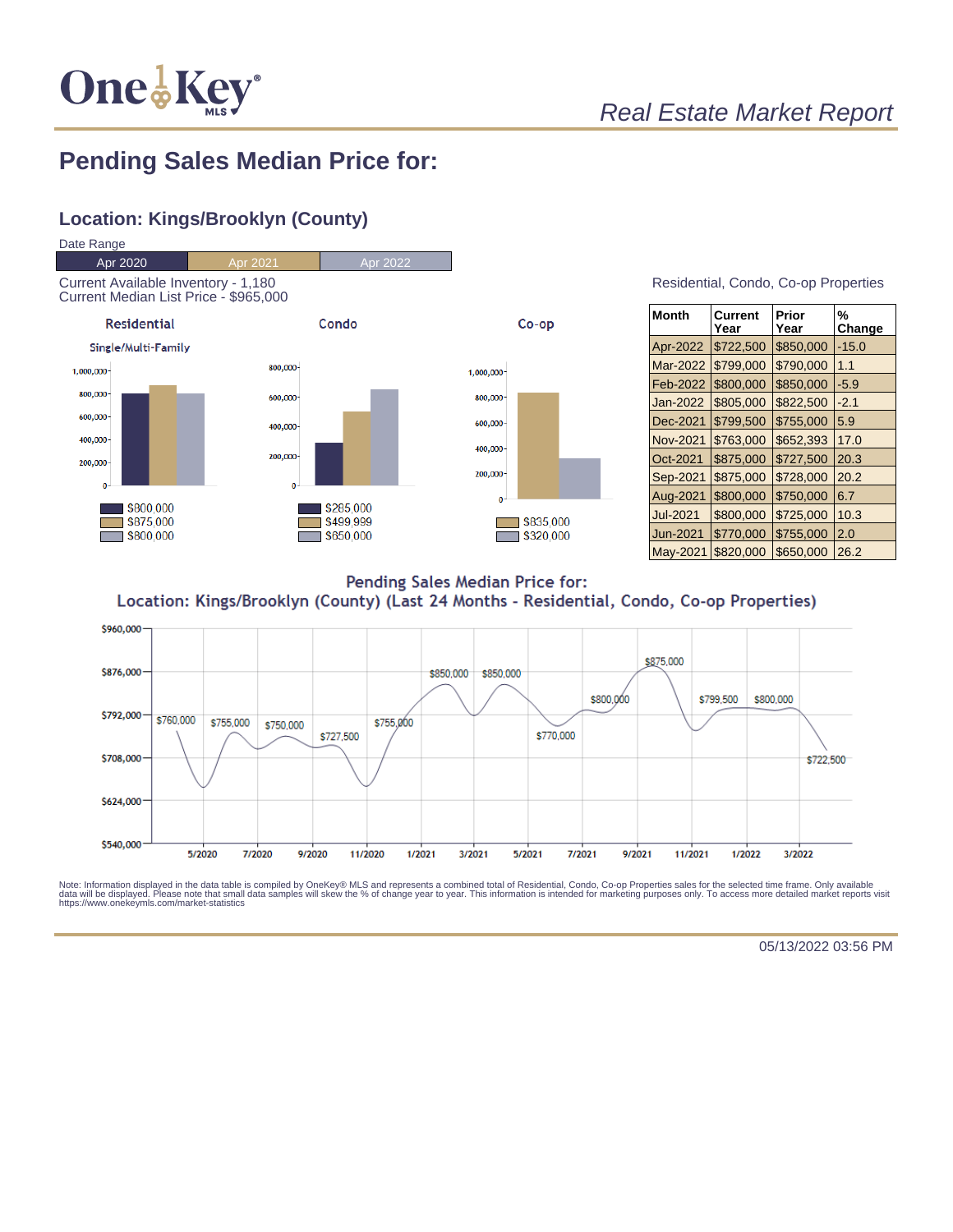

# **Pending Sales Counts for:**

#### **Location: Kings/Brooklyn (County)**



#### Residential, Condo, Co-op Properties

| Month           | Current<br>Year | Prior<br>Year | %<br>Change |
|-----------------|-----------------|---------------|-------------|
| Apr-2022        | 362             | 98            | 269.4       |
| Mar-2022        | 344             | 111           | 209.9       |
| Feb-2022        | 204             | 76            | 168.4       |
| Jan-2022        | 198             | 77            | 157.1       |
| Dec-2021        | 158             | 71            | 122.5       |
| <b>Nov-2021</b> | 216             | 57            | 278.9       |
| Oct-2021        | 218             | 79            | 175.9       |
| Sep-2021        | 147             | 65            | 126.2       |
| Aug-2021        | 148             | 57            | 159.6       |
| <b>Jul-2021</b> | 149             | 70            | 112.9       |
| Jun-2021        | 160             | 38            | 321.1       |
| May-2021        | 136             | 17            | 700.0       |

**Pending Sales Counts for:** Location: Kings/Brooklyn (County) (Last 24 Months - Residential, Condo, Co-op Properties)



Note: Information displayed in the data table is compiled by OneKey® MLS and represents a combined total of Residential, Condo, Co-op Properties sales for the selected time frame. Only available<br>data will be displayed. Pl

05/13/2022 03:57 PM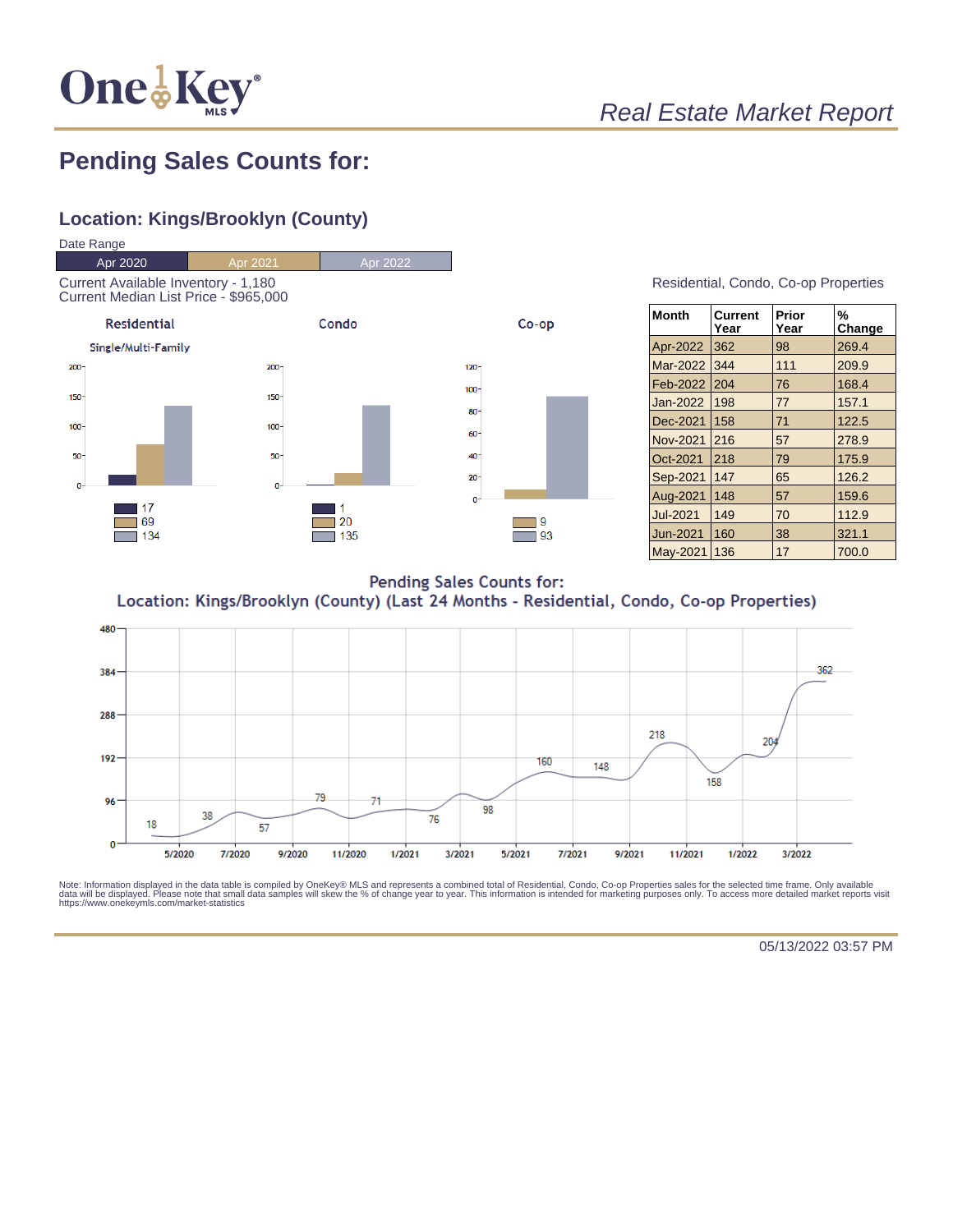

# Real Estate Market Report

### **Sold Property Median Price for:**

#### **Location: Kings/Brooklyn (County)**



| Residential, Condo, Co-op Properties |  |  |
|--------------------------------------|--|--|
|                                      |  |  |

| <b>Month</b>    | Current<br>Year | Prior<br>Year | %<br>Change |
|-----------------|-----------------|---------------|-------------|
| Apr-2022        | \$995,000       | \$830,000     | 19.9        |
| Mar-2022        | \$810,000       | \$791,500     | 2.3         |
| Feb-2022        | \$937,500       | \$730,000     | 28.4        |
| Jan-2022        | \$945,000       | \$769,000     | 22.9        |
| Dec-2021        | \$945,000       | \$734,000     | 28.7        |
| Nov-2021        | \$947,500       | \$729,000     | 30.0        |
| Oct-2021        | \$875,000       | \$740,000     | 18.2        |
| Sep-2021        | \$895,000       | \$775,000     | 15.5        |
| Aug-2021        | \$930,000       | \$649,500     | 43.2        |
| <b>Jul-2021</b> | \$875,000       | \$750,000     | 16.7        |
| Jun-2021        | \$800,000       | \$768,000     | 4.2         |
| May-2021        | \$877,500       | \$529,500     | 65.7        |

**Sold Property Median Price for:** Location: Kings/Brooklyn (County) (Last 24 Months - Residential, Condo, Co-op Properties)



Note: Information displayed in the data table is compiled by OneKey® MLS and represents a combined total of Residential, Condo, Co-op Properties sales for the selected time frame. Only available<br>data will be displayed. Pl

05/13/2022 03:56 PM